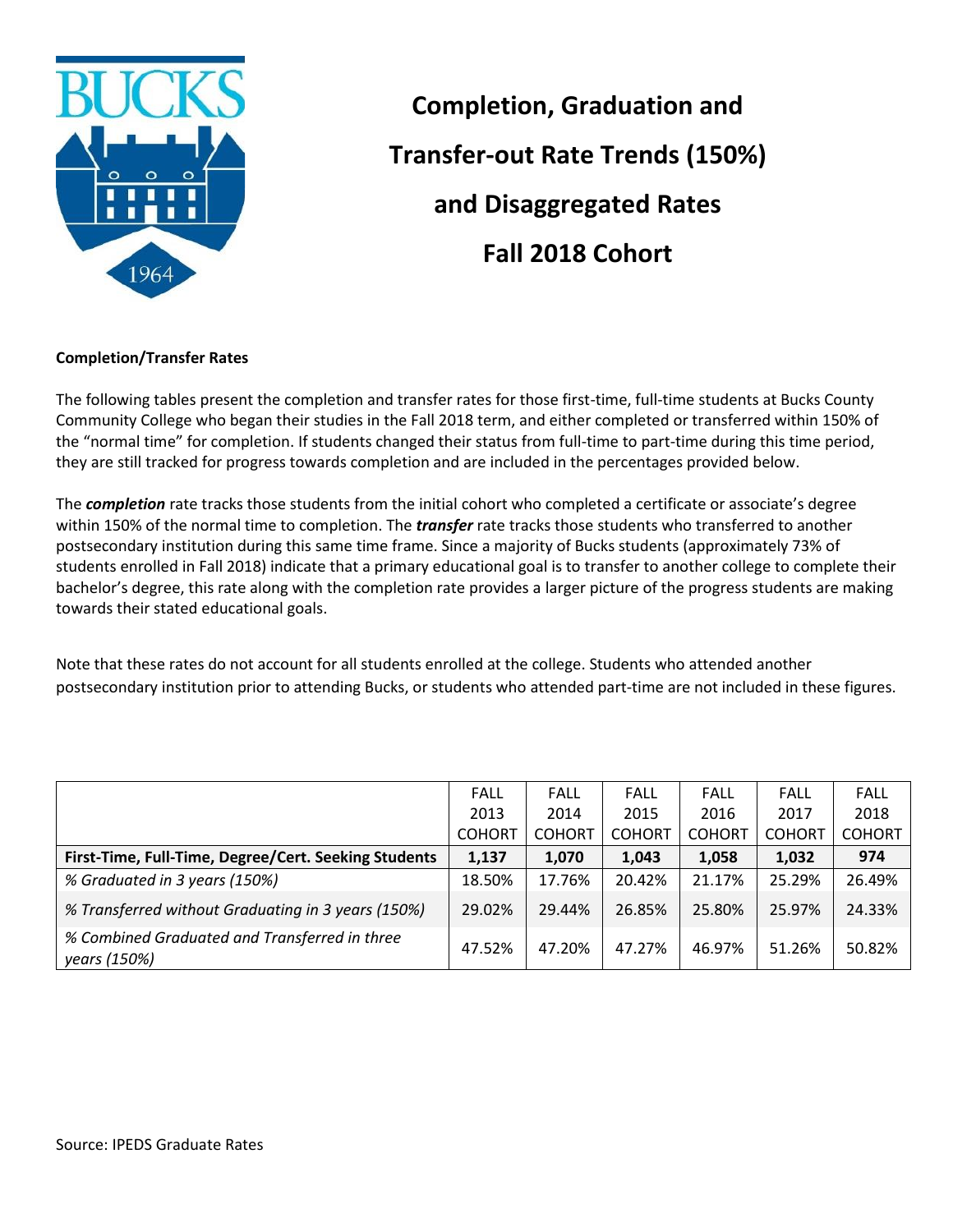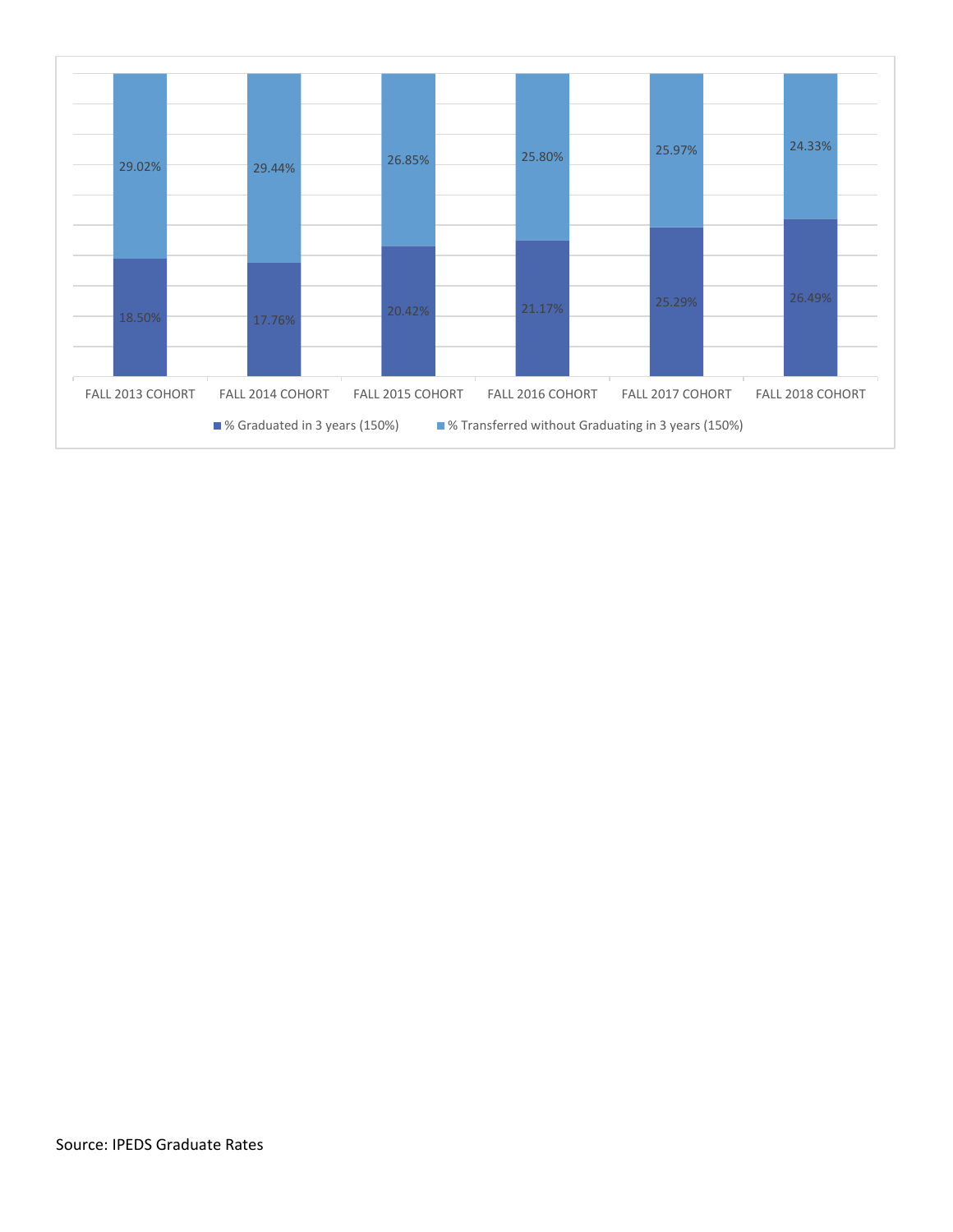

## **Graduation Rate by Race/Ethnicity and Gender (150%)**

## **Fall 2018 Cohort**



**N = total number of first-time, full-time, degree/certificate seeking students who graduated in the Fall 2018 cohort. Percentages derived by dividing n by the total number of students in each race/ethnicity/gender making up the Fall 2018 first-time, full-time, degree-seeking cohort.**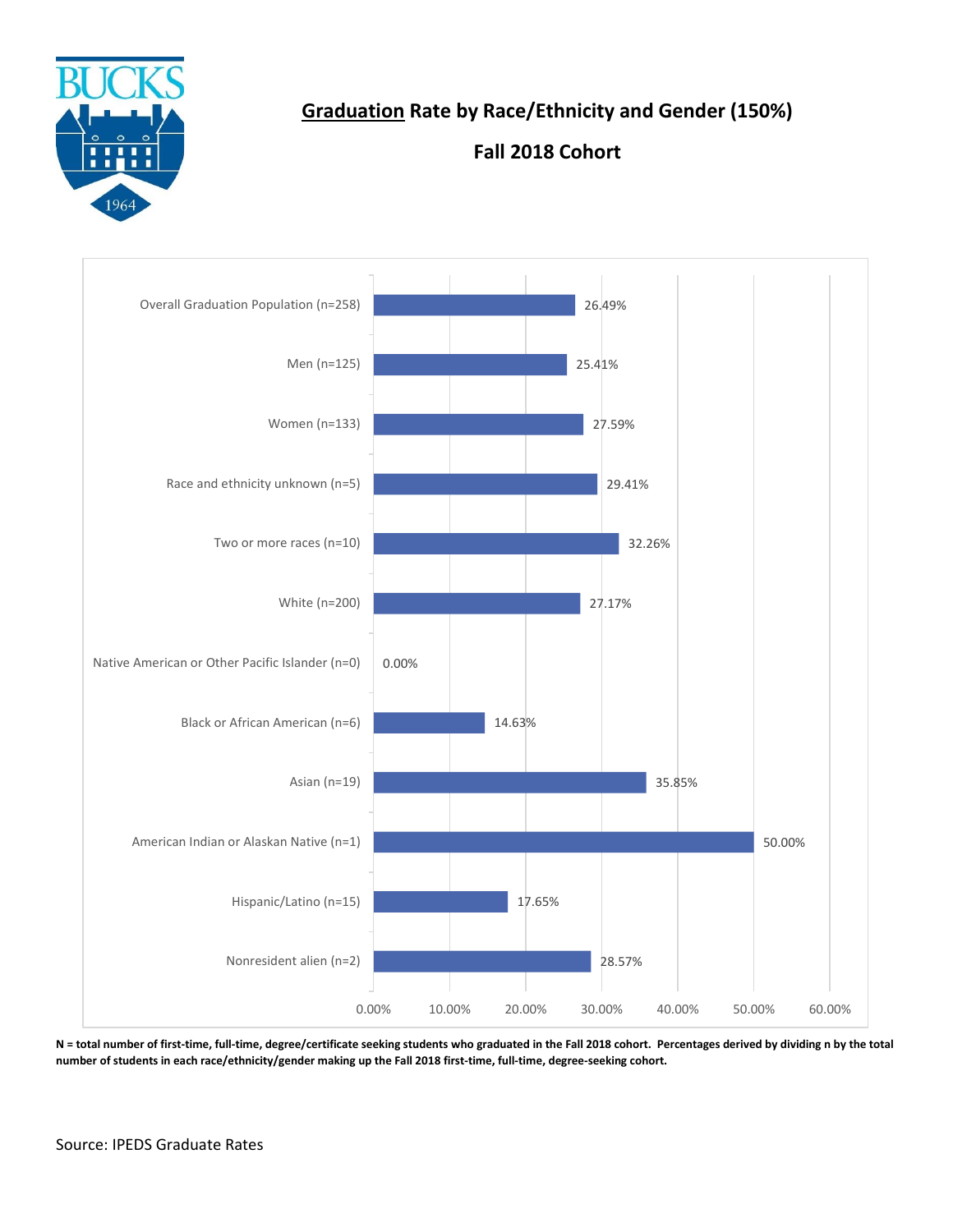

**Transfer Rate by Race/Ethnicity and Gender (150%)**

## **Fall 2018 Cohort**



**N = total number of first-time, full-time, degree/certificate seeking students who transferred in the Fall 2018 cohort. Percentages derived by dividing n by the total number of students in each race/ethnicity/gender making up the Fall 2018 first-time, full-time, degree-seeking cohort.**